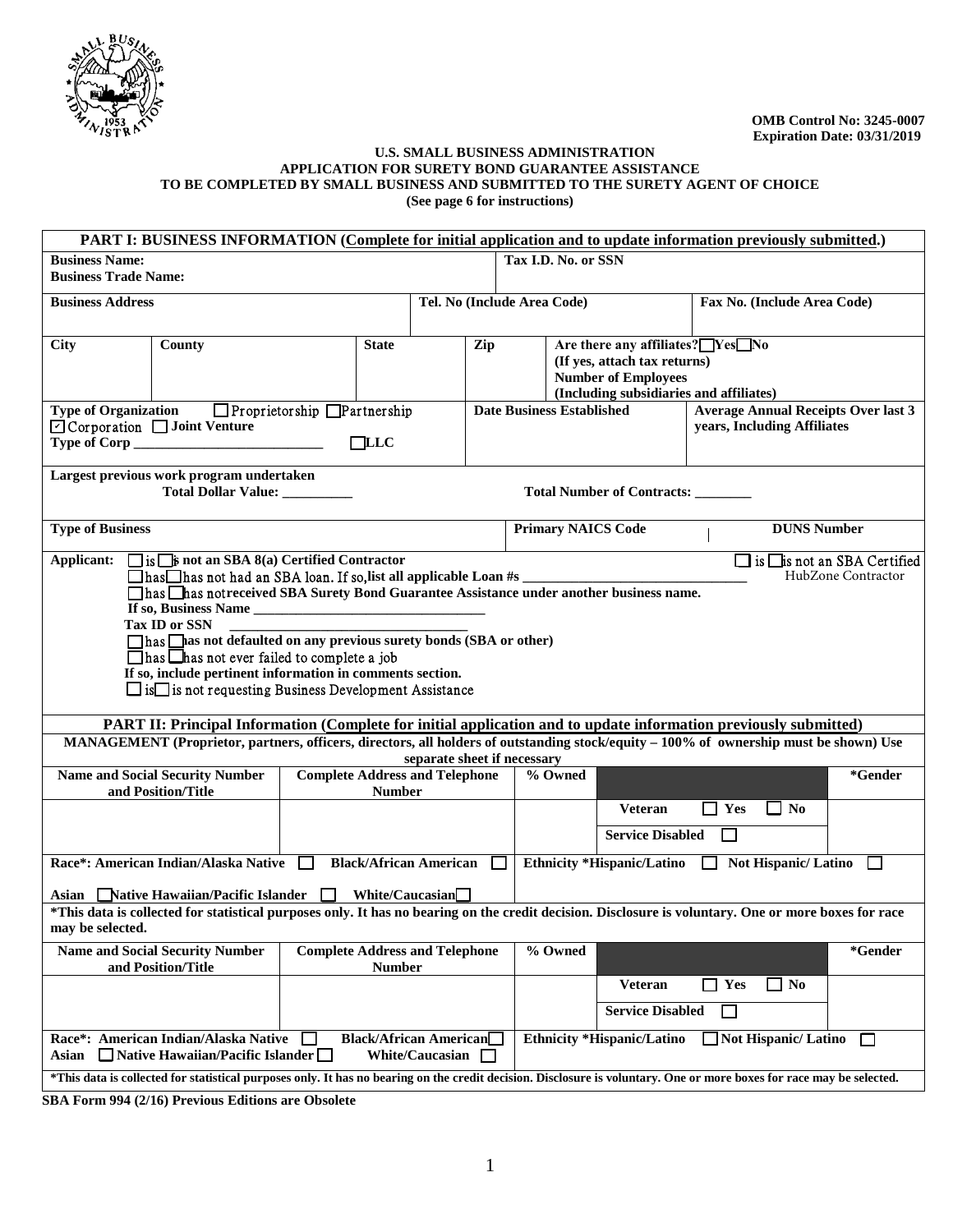|                                                      | <b>PART III: CONTRACT INFORMATION (Completed for each bid and final bond guarantee)</b>                                                                                                                                                                                                                                                |                                                                                                                         |                                                            |                          |                                       |  |  |  |
|------------------------------------------------------|----------------------------------------------------------------------------------------------------------------------------------------------------------------------------------------------------------------------------------------------------------------------------------------------------------------------------------------|-------------------------------------------------------------------------------------------------------------------------|------------------------------------------------------------|--------------------------|---------------------------------------|--|--|--|
| <b>Bid Bond</b>                                      | <b>Estimated Contract</b>                                                                                                                                                                                                                                                                                                              |                                                                                                                         |                                                            | <b>Bid Date and Time</b> |                                       |  |  |  |
|                                                      | <b>Amount</b>                                                                                                                                                                                                                                                                                                                          |                                                                                                                         |                                                            |                          |                                       |  |  |  |
|                                                      |                                                                                                                                                                                                                                                                                                                                        |                                                                                                                         |                                                            |                          |                                       |  |  |  |
| Final Bond                                           | <b>Contract Amount</b>                                                                                                                                                                                                                                                                                                                 |                                                                                                                         | <b>Anticipated Project Start Date</b>                      |                          | <b>Anticipated Project Completion</b> |  |  |  |
|                                                      |                                                                                                                                                                                                                                                                                                                                        |                                                                                                                         |                                                            | Date                     |                                       |  |  |  |
|                                                      |                                                                                                                                                                                                                                                                                                                                        |                                                                                                                         |                                                            |                          |                                       |  |  |  |
| <b>Project Type</b>                                  |                                                                                                                                                                                                                                                                                                                                        | <b>Project Location</b>                                                                                                 |                                                            |                          |                                       |  |  |  |
| □ Construction □ Service □ Supply □ Other            |                                                                                                                                                                                                                                                                                                                                        |                                                                                                                         |                                                            |                          |                                       |  |  |  |
| <b>Project Description:</b>                          |                                                                                                                                                                                                                                                                                                                                        |                                                                                                                         |                                                            |                          |                                       |  |  |  |
| <b>NAICS</b> Code for this project                   |                                                                                                                                                                                                                                                                                                                                        |                                                                                                                         |                                                            |                          |                                       |  |  |  |
| <b>Name and Address of Obligee</b>                   |                                                                                                                                                                                                                                                                                                                                        | # Employees before this project was awarded<br># Existing Jobs that will be retained because of this project (Same job) |                                                            |                          |                                       |  |  |  |
|                                                      |                                                                                                                                                                                                                                                                                                                                        |                                                                                                                         |                                                            |                          |                                       |  |  |  |
|                                                      |                                                                                                                                                                                                                                                                                                                                        | cannot be reported as new in the box below)                                                                             |                                                            |                          |                                       |  |  |  |
| <b>Obligee Type:</b><br>$\Box$ Federal               | $\Box$ State                                                                                                                                                                                                                                                                                                                           | # New Jobs that will be created because of this project                                                                 |                                                            |                          |                                       |  |  |  |
| $\Box$ Local<br>$\Box$ Private                       | Special District                                                                                                                                                                                                                                                                                                                       |                                                                                                                         | (Same job cannot be reported as retained in the box above) |                          |                                       |  |  |  |
| <b>Applicant Business is:</b>                        |                                                                                                                                                                                                                                                                                                                                        |                                                                                                                         | Percentage of work subcontracted:                          |                          |                                       |  |  |  |
| $\Box$ Prime<br>$\Box$ Subcontractor on this project |                                                                                                                                                                                                                                                                                                                                        |                                                                                                                         |                                                            |                          |                                       |  |  |  |
| <b>Liquidated Damages</b>                            | $\Box$ Weekdays                                                                                                                                                                                                                                                                                                                        |                                                                                                                         | <b>Project: Similar to previous work</b>                   |                          | $Yes \Box No$                         |  |  |  |
| <b>Dollar Amount:</b>                                | $\Box$ Calendar Day                                                                                                                                                                                                                                                                                                                    |                                                                                                                         | Pertains to an 8(a) contract                               |                          | l Yes □No                             |  |  |  |
|                                                      | Have you updated SBA Form 994F in the last 3 months?                                                                                                                                                                                                                                                                                   |                                                                                                                         | Have you started work on the project?                      | $\Box$ Yes               | $\square$ No                          |  |  |  |
| $\Box$ Yes $\Box$ No                                 | If yes, please complete SBA Form 991.                                                                                                                                                                                                                                                                                                  |                                                                                                                         |                                                            |                          |                                       |  |  |  |
| If not, please update.                               |                                                                                                                                                                                                                                                                                                                                        |                                                                                                                         |                                                            |                          |                                       |  |  |  |
|                                                      | PART IV: AGREEMENTS, CERTIFICATIONS AND COMMENTS (Completed for Initial Applications and Each Bid and Final                                                                                                                                                                                                                            |                                                                                                                         |                                                            |                          |                                       |  |  |  |
| <b>Bond Guarantee.)</b>                              |                                                                                                                                                                                                                                                                                                                                        |                                                                                                                         |                                                            |                          |                                       |  |  |  |
|                                                      | Agreements: In consideration of assistance from the SBA, I agree to comply with the nondiscrimination requirements of Title 13, Code of Federal Regulations, Part 113 and<br>Executive Order 11246. I agree to pay the applicable contractor fee for a final (payment or performance) bond.                                            |                                                                                                                         |                                                            |                          |                                       |  |  |  |
|                                                      |                                                                                                                                                                                                                                                                                                                                        |                                                                                                                         |                                                            |                          |                                       |  |  |  |
| Certification: I certify:                            | (a) A bid, payment, or performance bond is required by the bid solicitation or the original contract for this project                                                                                                                                                                                                                  |                                                                                                                         |                                                            |                          |                                       |  |  |  |
|                                                      | (b) Applicant business has attempted and failed to obtain the required bonds without SBA's guarantee.                                                                                                                                                                                                                                  |                                                                                                                         |                                                            |                          |                                       |  |  |  |
| (c)                                                  | Applicant is not delinquent on any Federal debt or Federally Guaranteed Debt.                                                                                                                                                                                                                                                          |                                                                                                                         |                                                            |                          |                                       |  |  |  |
| (d)                                                  | All information in this application and that relates to this application which has been submitted to SBA, any agent, broker, or surety company, is complete and                                                                                                                                                                        |                                                                                                                         |                                                            |                          |                                       |  |  |  |
| accurate to the best of my knowledge.                |                                                                                                                                                                                                                                                                                                                                        |                                                                                                                         |                                                            |                          |                                       |  |  |  |
| (e)                                                  | If Parts I, II and V of this application, and/or "Statement of Personal History" (SBA Form 912) have previously been submitted in connection with an earlier<br>application, I have reviewed that information and certify that it either remains complete and accurate or that I have submitted a revised application Parts I, II or V |                                                                                                                         |                                                            |                          |                                       |  |  |  |
|                                                      | or revised SBA Form 912 with complete and accurate information to the best of my knowledge.                                                                                                                                                                                                                                            |                                                                                                                         |                                                            |                          |                                       |  |  |  |
| (f)                                                  | Any agent, broker, Surety Company, financial institution, or other party in possession of credit, financial or work experience information concerning the                                                                                                                                                                              |                                                                                                                         |                                                            |                          |                                       |  |  |  |
|                                                      | undersigned applicant and the applicant's business is authorized to release the same to SBA, in order that SBA may evaluate the same for the purpose of bond                                                                                                                                                                           |                                                                                                                         |                                                            |                          |                                       |  |  |  |
| guarantee assistance.<br>(g)                         | The individual signing below is authorized to execute this application on behalf of the applicant.                                                                                                                                                                                                                                     |                                                                                                                         |                                                            |                          |                                       |  |  |  |
| <b>Comments</b>                                      |                                                                                                                                                                                                                                                                                                                                        |                                                                                                                         |                                                            |                          |                                       |  |  |  |
|                                                      |                                                                                                                                                                                                                                                                                                                                        |                                                                                                                         |                                                            |                          |                                       |  |  |  |
|                                                      |                                                                                                                                                                                                                                                                                                                                        |                                                                                                                         |                                                            |                          |                                       |  |  |  |
|                                                      |                                                                                                                                                                                                                                                                                                                                        |                                                                                                                         |                                                            |                          |                                       |  |  |  |
|                                                      |                                                                                                                                                                                                                                                                                                                                        |                                                                                                                         |                                                            |                          |                                       |  |  |  |
|                                                      | I understand that knowingly making a false statement or submitting false information is a violation of Federal law and could result in criminal                                                                                                                                                                                        |                                                                                                                         |                                                            |                          |                                       |  |  |  |
|                                                      | prosecution or civil penalties under 18 U.S.C. §§ 287, 371, 1001, 15 U.S.C. § 645, or 31 U.S.C. § 3729                                                                                                                                                                                                                                 |                                                                                                                         |                                                            |                          |                                       |  |  |  |
|                                                      |                                                                                                                                                                                                                                                                                                                                        |                                                                                                                         |                                                            |                          |                                       |  |  |  |
|                                                      |                                                                                                                                                                                                                                                                                                                                        |                                                                                                                         |                                                            |                          |                                       |  |  |  |
| <b>Principal's Signature (Applicant)</b>             |                                                                                                                                                                                                                                                                                                                                        |                                                                                                                         |                                                            |                          |                                       |  |  |  |
|                                                      |                                                                                                                                                                                                                                                                                                                                        |                                                                                                                         |                                                            |                          |                                       |  |  |  |
| <b>Title</b>                                         |                                                                                                                                                                                                                                                                                                                                        |                                                                                                                         | Date                                                       | <b>SBG</b> Number        |                                       |  |  |  |
|                                                      |                                                                                                                                                                                                                                                                                                                                        |                                                                                                                         |                                                            |                          |                                       |  |  |  |
| SBA Form 994 (2/16) Previous Editions are Obsolete   |                                                                                                                                                                                                                                                                                                                                        |                                                                                                                         |                                                            |                          |                                       |  |  |  |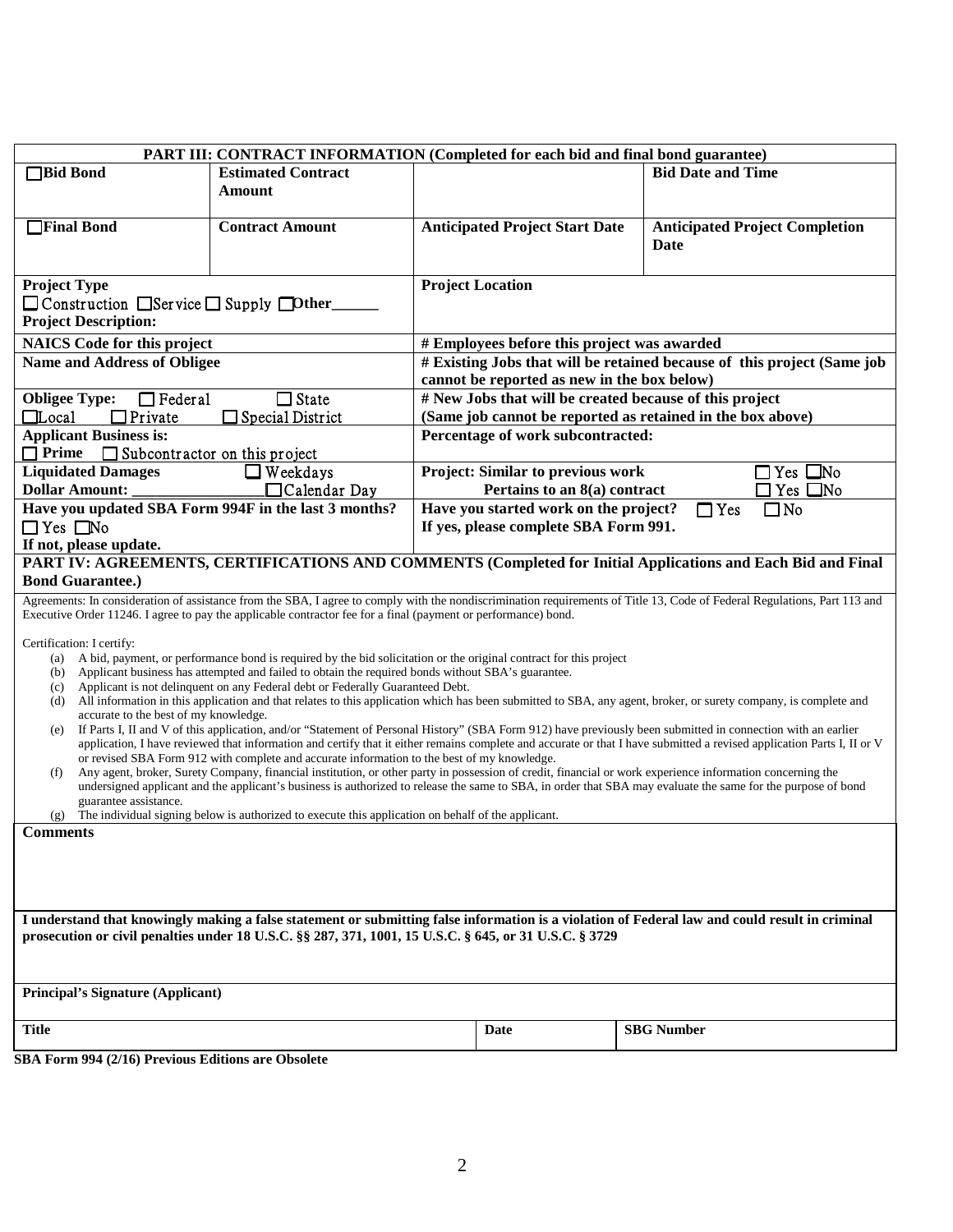Part V: CERTIFICATION WITH RESPECT TO "STATEMENTS REQUIRED BY LAW AND EXECUTIVE ORDER" AND DEBARMENT, SUSPENSION, INELIGIBILITY AND VOLUNTARY EXCLUSION (This Part to be completed by Small Business for Initial Application and updated and submitted to SBA when there are any Ownership Changes)

Certification on Behalf of the Small Business:

By my signature, I certify, on behalf of the small business, that I have received and read a copy of the "STATEMENTS REQUIRED BY LAW AND EXECUTIVE ORDER" (Statement), which was attached to this Application, and I agree to comply with the requirements in the Statement. I also certify that I am authorized to execute this certification on behalf of the small business. I understand that knowingly making a false statement or submitting false information is a violation of Federal law and could result in criminal prosecution or civil penalties under 18 U.S.C. § 287, 371, 1001, 15 U.S.C. § 645, or 31 U.S.C. § 3729.

Business Name: \_\_\_\_\_\_\_\_\_\_\_\_\_\_\_\_\_\_\_\_\_\_\_\_\_\_\_\_\_\_\_\_\_\_\_\_\_\_\_\_\_\_\_\_\_\_\_\_\_\_\_\_\_\_\_\_\_\_\_\_\_\_\_\_\_\_\_\_\_\_\_\_\_\_\_\_\_\_\_\_\_\_\_\_\_\_\_\_\_\_\_\_\_\_\_\_\_\_\_\_\_

By: \_\_\_\_\_\_\_\_\_\_\_\_\_\_\_\_\_\_\_\_\_\_\_\_\_\_\_\_\_\_\_\_\_\_\_\_\_\_\_\_\_\_\_\_\_\_\_\_\_\_\_\_\_\_\_\_\_\_\_\_\_\_ \_\_\_\_\_\_\_\_\_\_\_\_\_\_\_\_\_\_\_\_\_\_\_\_\_\_\_\_\_\_\_\_\_\_\_\_\_\_\_\_\_\_

Principal's Signature/Title Date

**Individual Certifications:**

**Each Proprietor, each General Partner, each Guarantor, and each Limited Partner, Stockholder, or other equity holder owning 20% or more of the small business must sign. The person signing on behalf of the business must also sign individually. In addition, if spouses collectively own 20% or more of the small business, each spouse must also sign.**

**By my signature, I certify that I have received and read a copy of the "STATEMENTS REQUIRED BY LAW AND EXECUTIVE ORDER" (Statements), which was attached to this Application, and I agree to comply with the requirements in the Statement. I also certify that I have reviewed the information in Part A of this form and certify that as to me personally all information in this Application is accurate and complete to the best of my knowledge. I understand that knowingly making a false statement or submitting false information is a violation of Federal law and could result in criminal prosecution or civil penalties under 18 U.S.C. § 287, 371, 1001, 15 U.S.C. § 645, or 31 U.S.C. § 3729.**

| Date |
|------|
| Date |
| Date |
| Date |
| Date |
| Date |
|      |

**SBA Form 994 (2/16) Previous Editions are Obsolete**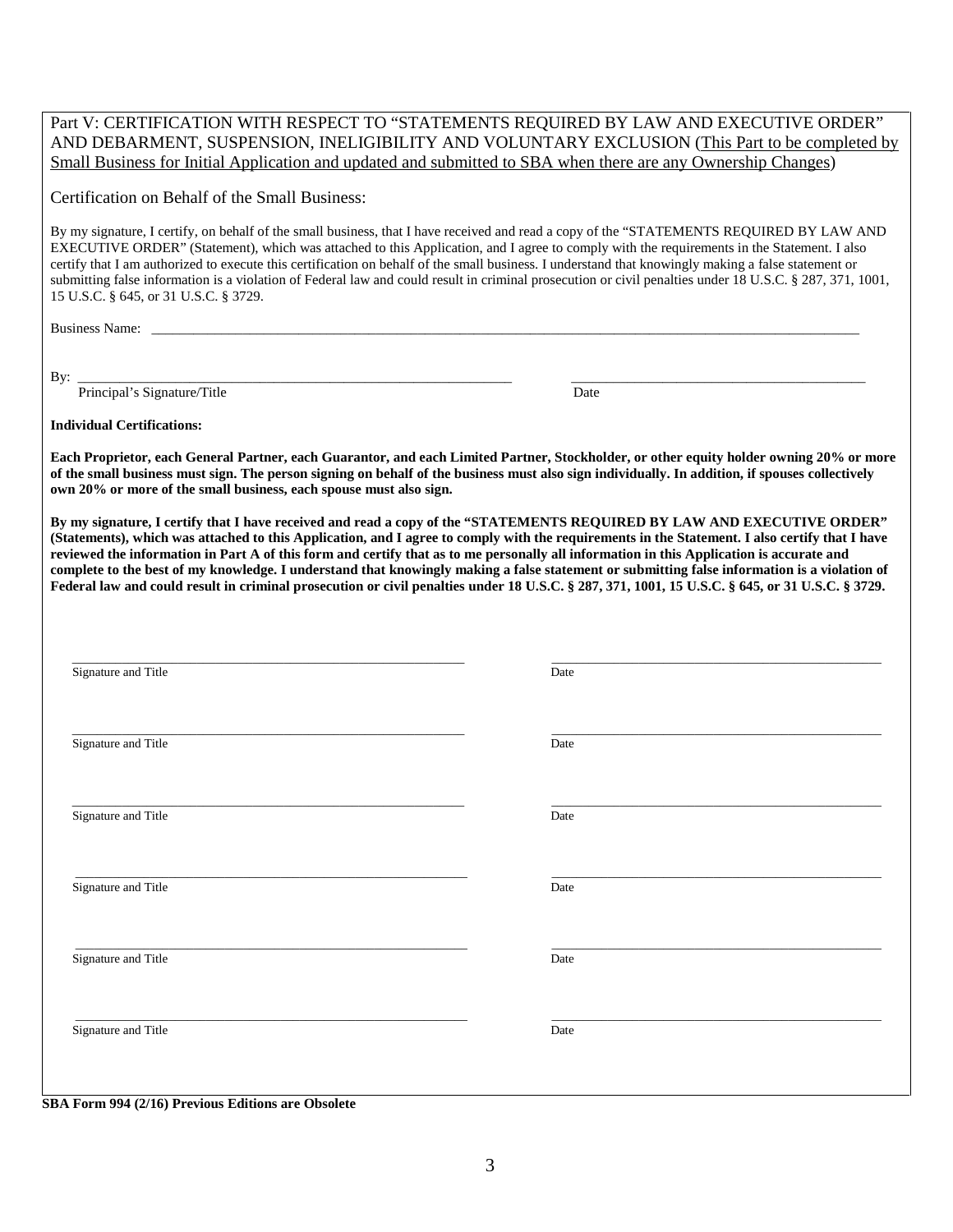#### **PLEASE READ, DETACH, AND RETAIN FOR YOUR RECORDS** STATEMENTS REQUIRED BY LAW AND EXECUTIVE ORDER

Federal executive agencies, including the Small Business Administration (SBA), are required to withhold or limit assistance, to impose special conditions on approved guarantee agreements, to provide special notices to applicants and to require special reports and data from applicants in order to comply with legislation passed by the Congress and Executive Orders issued by the President and by the provisions of various inter-agency agreements. SBA has issued regulations and procedures that implement these laws and executive orders, and they are contained in Parts 113 and 117, Title 13, Code of Federal Regulations Chapter I, or Standard Operating Procedures.

# **Freedom of Information Act (5 U.S.C. 552)**

This law provides, with some exceptions, that SBA must supply information reflected in agency files and records to a person requesting it. Information about approved SBG guarantee agreements that will be automatically released includes, among other things, statistics on the SBG programs (individuals are not identified in the statistics) and other information such as the names of small businesses (and their officers, directors, stockholders or partners) and the amount of the SBG guarantee agreement. Proprietary data on an applicant would not routinely be made available to third parties. All requests under this Act are to be addressed to the nearest SBA office and be identified as a Freedom of Information request.

# **Privacy Act (5 U.S.C. 552a)**

Any person can request to see or get copies of any personal information that SBA has in his or her file when that file is retrievable by individual identifiers such as name or social security numbers. Requests for information about another party may be denied unless SBA has the written permission of the individual to release the information to the requestor or unless the information is subject to disclosure under the Freedom of Information Act.

Under the provisions of the Privacy Act, you are not required to provide your social security number. Failure to provide your social security number may not affect any right, benefit or privilege to which you are entitled. Disclosures of name and other personal identifiers are, however, required for a benefit, as SBA requires an individual seeking assistance from SBA to provide it with sufficient information for it to make a character determination. In determining whether an individual is of good character, SBA considers the person's integrity, candor, and disposition toward criminal actions. Before any bonds may be guaranteed by SBA pursuant to Section 411 of the Small Business Investment Act (the Act), 15 USC 694b, SBA is required to have a reasonable expectation that the applicant will perform the contract for which the bond is sought, and that the terms of and conditions of the bond are reasonable in the light of the risks involved and the extent of the surety's participation. Further, for all forms of assistance, SBA is authorized to make all investigations necessary to ensure that a person has not engaged in acts that violate or will violate the Small Business Investment Act, 15 USC Section 687(b)(a). For these purposes, you are asked to voluntarily provide your social security number to assist SBA in making a character determination and to distinguish you from other individuals with the same or similar name or other personal identifier.

The Privacy Act authorizes SBA to make certain "routine uses" of information protected by that Act. One such routine use for SBA's system of records is that when this information indicates a violation or potential violation of law, whether civil, criminal or administrative in nature, SBA may refer it to the appropriate agency, whether Federal, State, local, foreign, charged with responsibility for or otherwise involved in investigation, prosecution, enforcement or prevention of such violations. (See, 74FR 14890 (April 1, 2009) (and as amended from time to time) for additional background and other routine uses.)

# **Right to Financial Privacy Act of 1978 (12 U.S.C. 3401)**

This is notice to you as required by the Right of Financial Privacy of 1978, of SBA's access rights to financial records held by financial institutions that are or have been doing business with you or your business. The law provides that SBA shall have a right of access to your financial records in connection with its consideration or administration of assistance to you in the form of a Government SBG guarantee agreement.

The law also authorizes SBA to transfer to another Government authority any financial records included in an application for a SBG guarantee, or concerning an approved SBG guarantee, as necessary to process or service the guarantee. No other transfer of your financial records to another Government authority will be permitted by SBA except as required or permitted by law. **SBA Form 994 (2/16) Previous Editions are Obsolete**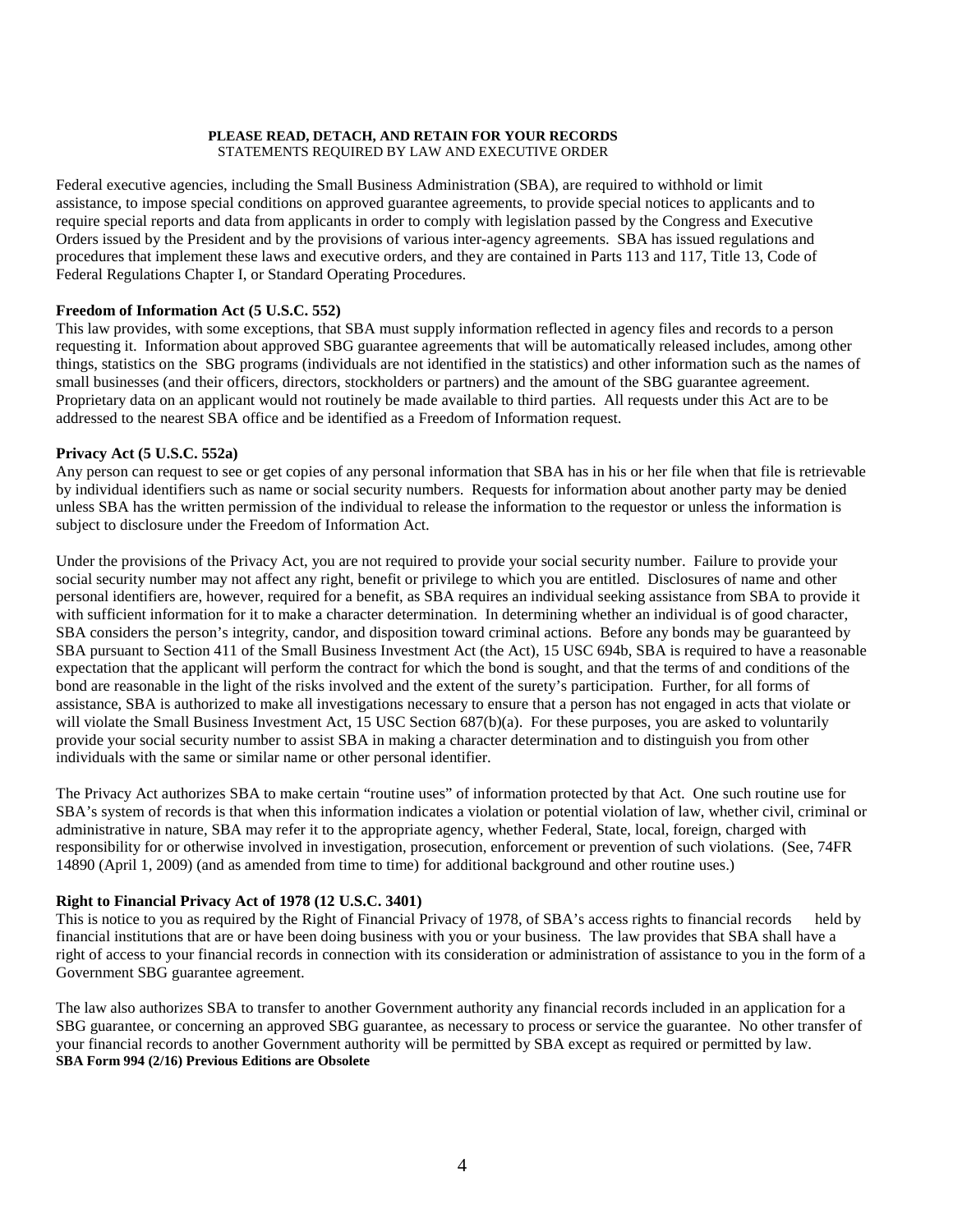# **Flood Disaster Protection Act (42 U.S.C. 4011)**

Regulations have been issued by the Federal Insurance Administration (FIA) and by SBA implementing this Act and its amendments. These regulations prohibit SBA from making certain loans in an FIA designated floodplain unless Federal flood insurance is purchased as a condition of the loan. Failure to maintain the required level of flood insurance makes the applicant ineligible for any future financial assistance from SBA under any program, including disaster assistance.

# **Occupational Safety and Health Act (15 U.S.C. 651 et seq.)**

This legislation authorizes the Occupational Safety and Health Administration in the Department of Labor to require businesses to modify facilities and procedures to protect employees or pay penalty fees. In some instances the business can be forced to cease operations or be prevented from starting operations in a new facility. Therefore, in some instances SBA may require additional information from an applicant to determine whether the business will be in compliance with OSHA regulations and allowed to operate its facility after the SBG guarantee agreement is approved. Signing this form as an applicant is a certificate that the OSA requirements that apply to the applicant's business have been determined and the applicant to the best of its knowledge is in compliance.

# **Civil Rights Legislation**

All businesses receiving SBA assistance must agree not to discriminate in any business practice, including employment practices and services to the public, on the basis of categories cited in 13 C.F.R., Parts 113, and 117 of SBA Regulations. This includes making their goods and services available to handicapped clients or customers. All businesses receiving assistance will be required to display the "Equal Employment Opportunity Poster" prescribed by SBA.

# **Debt Collection Act of 1982 Deficit Reduction of 1984 (31 U.S.C. 3701 et seq. and other titles)**

These laws require SBA to aggressively collect any fee payments which become delinquent. SBA must obtain your taxpayer identification number when you apply for assistance. If you receive a SBG guarantee, and do not pay the related fee, SBA may take one or more of the following actions:

- Report the status of your payment delinquency to credit bureaus
- Hire a collection agency to collect your fee
- Offset your income tax refund or other amounts due to you from the Federal Government
- Suspend or debar you or your company from doing business with the Federal Government
- Refer your fee to the Department of Justice or other attorney for litigation
- Foreclose on collateral or take other action permitted

#### **Immigrations Reform and Control Act of 1986 (Pub. L. 99-603)**

If you are an alien who was in this country illegally since before January 1, 1982, you may have been granted lawful temporary resident status by the United States Immigration and Naturalization Service pursuant to the Immigration Reform and Control Act of 1986 (Pub. L. 99-603). For five years from the date you are granted such status, you are not eligible for financial assistance from the SBA in the form of a loan or guaranty unless you are disabled or a Cuban or Haitian entrant. When you sign this document, you are making the certification that the Immigration Reform and Control Act of 1986 does not apply to you, or if it does apply, more than five years have elapsed since you have been granted lawful temporary resident status pursuant to such 1986 legislation.

#### **Executive Order 12549, Debarment and Suspension (2 C.F.R. 2700)**

- 1. The prospective lower tier participant certifies, by submission of this proposal, that neither its nor its principals are presently debarred, suspended, proposed for debarment, declared ineligible, or voluntarily excluded from participation in this transaction by any Federal department or agency.
- 2. Where the prospective lower tier participant is unable to certify to any of the statements in this certification, such prospective participant shall attach an explanation to this proposal.

#### **SBA Form 994 (2/16) Previous Editions are Obsolete**